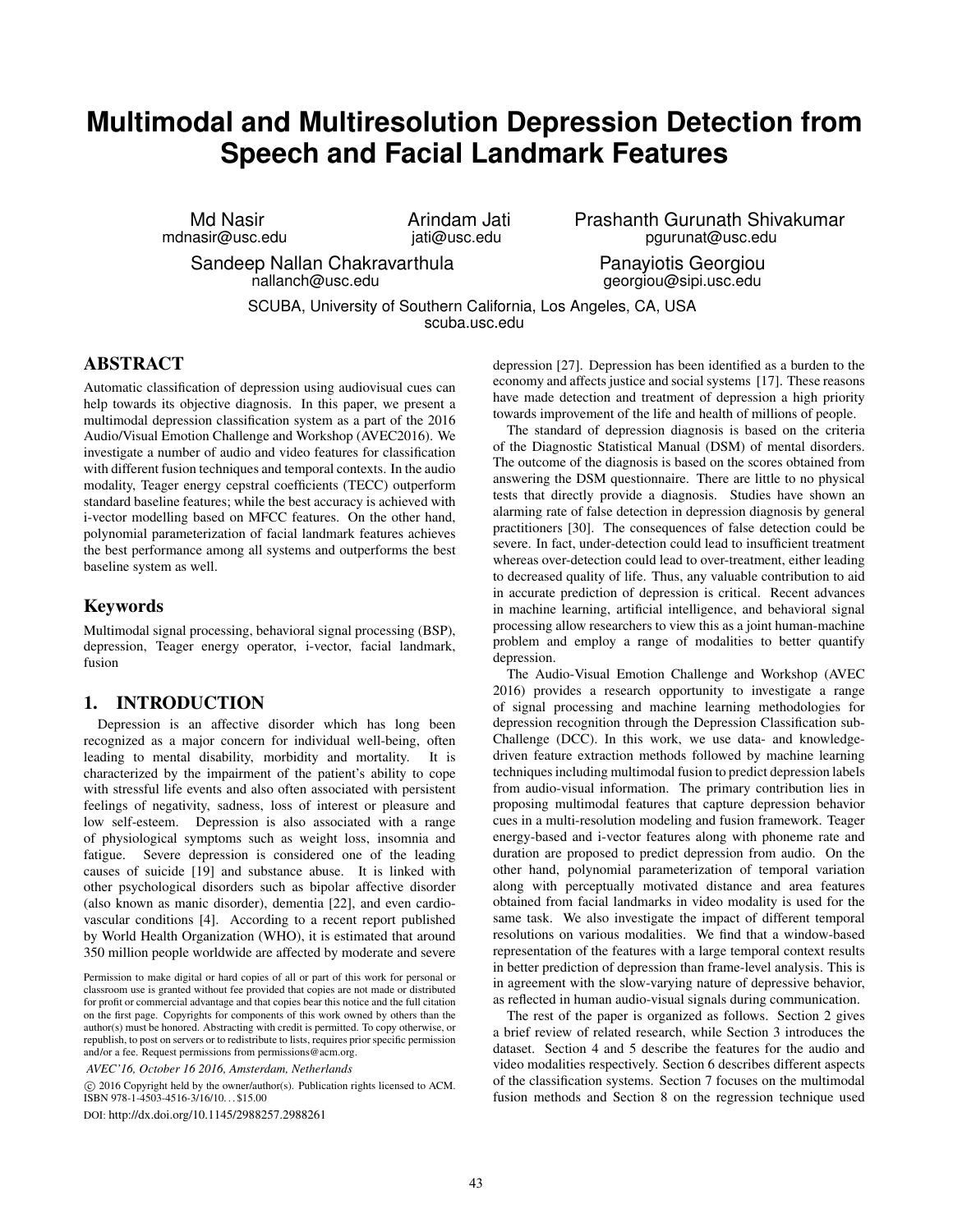for depression severity estimation. The experimental results are reported in Section 9. Finally, conclusions are drawn and future directions are given in Section 10 and 11, respectively.

## 2. RELATED LITERATURE

In recent years, there has been significant interest in research on identification of depression from behavioral signals, namely, speech and visual modality of human communication. Early work on speech-based markers in relation to depression relied on subjective observation and manual or empirical decision making by clinicians [37]. Recently, more data-driven approaches towards depression detection found several speech features to be useful—such as vocal jitter [32], shimmer [38], harmonics-to-noise ratio (HNR) [1] *etc.* The usefulness of these voice quality features was consistent with the hypothesis that depressed individuals tend to have unnatural and monotonous speech patterns [8]. Further research [31, 35] showed that characterization of glottal flow waveform improves discrimination of depressed speech. Furthermore, pause duration [44] and global speech rate [45] are known to be vocal biomarkers of a depressed individual.

Along with speech and vocal cues, depression is also reflected in facial expression, head movement, eye gaze and gesture. A significant amount of literature is available on detecting depression from facial expressions. Alghowinem *et al.* [2] used yaw, roll, pitch and their statictics to recognize depression from head pose and movement. Ooi *et al.* [34] applied eigenface and Fisherface methods on the facial images of adolescents to detect the risk of being depressed. Hamm *et al.* [18] developed automated facial expression and action units (AU) recognition system to find and analyze neuropsychiatric disorders, which are sometimes actively or passively related to depression.

A good amount of research has been done in multimodal fusion of audio and video features to detect and analyze depression. Kächele *et al.* [20] have used a hierarchical classifier model to find the state of depression using audio-visual fusion. Vocal prosody and facial action units have also been used in [5] to detect depression. Meng *et al.* [28] used Motion History Histogram (MHH) dynamical features [29] to recognize depression from both audio and video.

## 3. DATASET

The current work uses the publicly available multimodal depression data set, Distress Analysis Interview Corpus - Wizard of Oz (DAIC-WOZ) [16], which is a collection of interviews of individuals conducted by Ellie, a virtual human designed to help diagnosis of psychological distress conditions. The dataset is annotated with self-reported PHQ-8 [23] scores of depression as well as binarized depression ratings of the subject. The challenge primarily addresses the automatic classification problem of depression (*depressed vs. not depressed*) from audio and video modalities.

# 4. AUDIO FEATURES

## 4.1 Baseline features

The baseline audio features for the DCC challenge include a set of features extracted using COVAREP toolbox. It consists of several prosodic features (fundamental frequency and voicing) and some knowledge-driven voice quality features (such as glottal features and formants), along with standard spectral features like MFCCs and harmonic model features. The complete list of these features can be found in [46].

## 4.2 Extended spectral and prosodic features

Since the baseline audio feature set does not include a few features deemed useful for depression prediction (such as jitter, shimmer *etc.*), we choose to extract some additional features. We use the baseline feature set from INTERSPEECH 2013 computational paralinguistics challenge (ComParE) [39]. This set consists of pitch, energy, spectral, cepstral coefficients (MFCCs) and voicing related frame-level features referred to as low-level descriptors (LLDs). Some other LLDs include logarithmic harmonic-to-noise ratio (HNR), spectral harmonicity, and psychoacoustic spectral sharpness. We use the OpenSMILE toolkit [12] to extract all these features.

## 4.3 Teager energy cepstral coefficients

The *Teager Energy Operator* (TEO) is motivated by the energy in an oscillating system and has found use in many speech applications [15,50]. This nonlinear energy operator  $(\Psi)$ , proposed by Teager and Kaiser [21], is defined below for a given signal or feature stream *x*[*n*].

$$
\Psi(x[n]) = x[n]^2 - x[n-1]x[n+1] \tag{1}
$$

Because of its nonlinearity property, TEO can robustly track rapid changes in a local context, which is specifically useful in presence of noise. Teager-energy cepstrum coefficients (TECCs) were introduced in [15] as a robust alternative to MFCCs in an emotion recognition application in noisy conditions. We adopt these features for our depression prediction system. To compute TECCs, first the spectrum of the speech signal is computed and then TEO is applied before the remaining stages of cepstral coeffcient computation in Mel scale. The process also involves a pre-processing stage including frame blocking, windowing with a hamming window and pre-emphasis.

## 4.4 Feature representation with a large window

All the features discussed so far are extracted at a high temporal resolution due to the non-stationarity of speech signal. We use a 25 ms sliding frame with 10 ms shift to perform the feature extraction. However, it is difficult to characterize depression at such a fine resolution. Unlike emotion, which can change rapidly within a short speech segment (within 2 seconds, for example), expression of depression in speech is a much more slowly varying phenomenon. For this reason, we choose to integrate the vocal information within a large window containing multiple frames, consistent with prior work on behavioral signal processing [25]. In this work, we choose a window of 10s duration and 5s shift and combine features from all frames within that window by taking their arithmetic mean. We will refer to this feature representation as *window-level* features throughout this paper, as opposed to the very short-term *frame-level* representation.

We mask the virtual human speech and the non-speech regions to consider only the speech segments of the subject. We use the start and end time-points of continuous utterances from the transcripts to obtain voice activity detection (VAD) labels.

All the windows from a certain session can be used for training using the label of that session (*depressed* vs. *not depressed*) since depression can be considered a user state that does not change rapidly.

## 4.5 i-vector modeling

Recently i-vector modeling using total variability framework was proposed for speaker verification task [9] with state-ofthe-art performance. The total variability framework provides an effective way to capture speaker variability and channel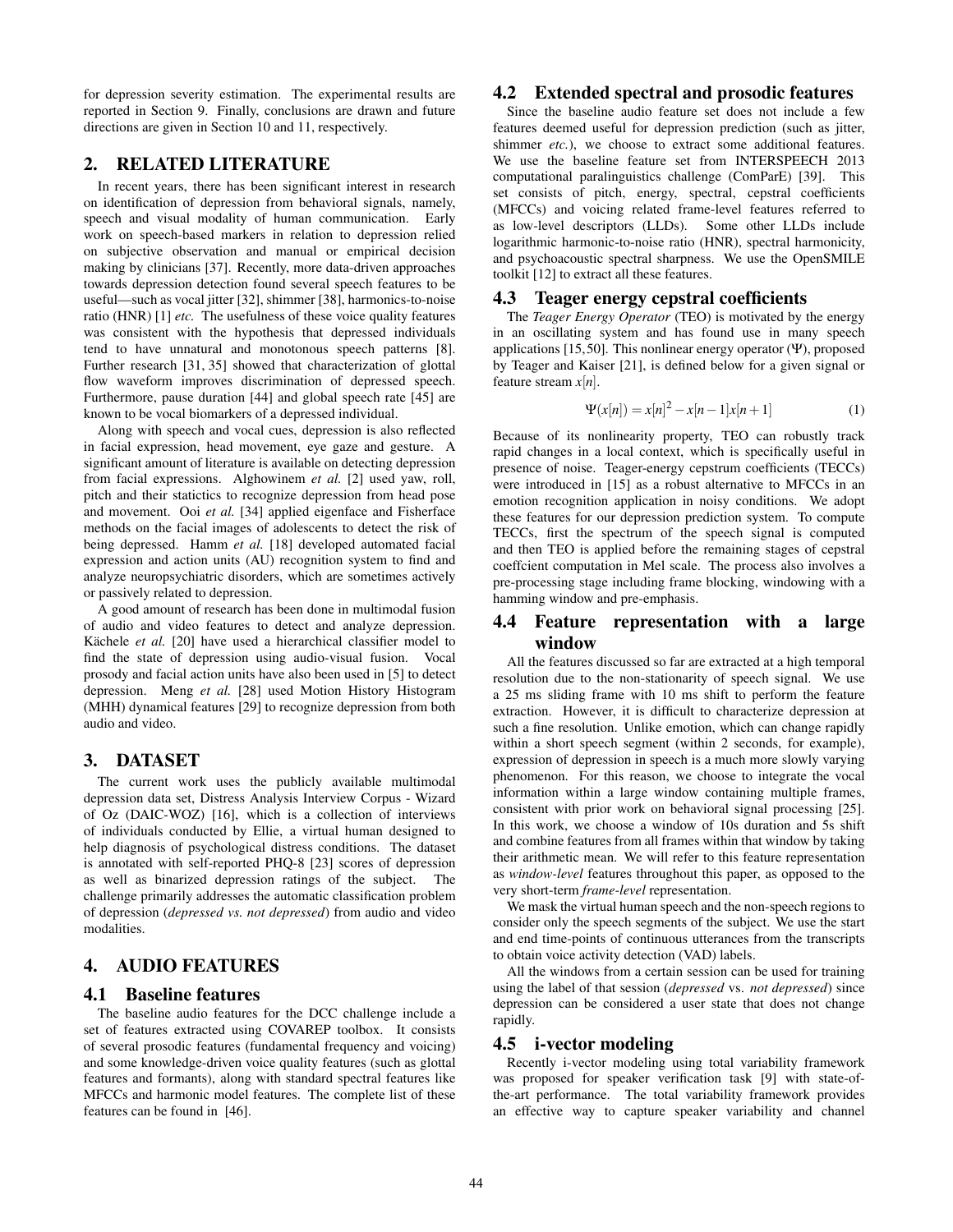Table 1: Different audio feature sets

| Feature                | Scope of analysis   | Dimension  |
|------------------------|---------------------|------------|
| <b>COVAREP</b>         | $10s$ -window-level | 74         |
| Formant features       | $10s$ -window-level |            |
| <b>Baseline</b>        | 10s-window-level    | 79         |
| <b>IS ComParE 2013</b> | 10s-window-level    | 130        |
| <i>i</i> -vector       | 10s-window-level    | $50 - 600$ |
| eGeMAPS                | session-level       | 88         |
| Phone features         | session-level       | 17         |
| session-level features |                     | 105        |

variability in a low dimensional sub-space. We hypothesize that the vocal characteristics of depression are reflected in the spectral variability over time. Previous analysis of acoustic properties of depressed subjects has shown spectral properties like amplitude modulation, formants and spectral power distribution to be potential discriminators from neutral speech [7,13]. The i-vector framework has been shown to be extremely effective in capturing spectral variability cues in application to speaker recognition [41], language recognition [10], native language identification [42] and speaker age classification tasks [43]. In [49], the i-vectors were used to detect emotions in speech. In this work, we employ total variability modeling to capture the variability between *depressed* and *non-depressed* speakers. The i-vector extraction process could be represented as follows:

$$
M = m + Tv,\t\t(2)
$$

where *m* is the mean super-vector of the Gaussian mixture model-universal background model (GMM-UBM). *M* is the mean centered super-vector of the speech utterance derived using the  $0<sup>th</sup>$  and 1<sup>st</sup> order Baum-Welch statistics. *T* is the low rank total variability matrix representing the speaker and channel variabilities trained using Expectation-Maximization (EM). *v* is the i-vector representation of the speech utterance.

In our work, the UBM and the total variability matrix are trained on the in-domain data. To compensate for the data sparsity, we over-sample our training set by perturbing the raw audio files by spectral warping and addition of white Gaussian noise at different signal-to-noise ratios. The *depressed* class is oversampled more than the *not depressed* class to compensate for unbalanced class distribution. 13 dimensional MFCC features are extracted using a frame size of 25ms and an overlap of 10ms. Additionally, the first and second order derivatives ( $\Delta$  and  $\Delta$ - $\Delta$ ) of MFCCs are computed to give 39 dimensional feature vector. Voice activity detection (VAD) labels are inferred from the transcripts to mask the nonspeech regions, similar to window-level and session-level analysis. The GMM-UBM component dimensions are experimented upon, ranging from 512 to 2048. The total variability subspace rank is experimented for dimensions in the range 50 - 600.

### 4.6 Session-level acoustic features

Since depression reference ratings are provided per subject at a global level, we also investigate classification based on features extracted from the entire session. The major challenge for such an approach is the small sample size (number of sessions) of the dataset, which has led us to use a small minimalistic feature set. We use the extended Geneva Minimalistic Acoustic Parameter Set (eGeMAPS) [11] for this purpose, which has showed promising results in paralinguistic applications. It consists of various functionals over standard spectral, cepstral, prosodic and voice quality features and is extracted from OpenSMILE toolkit [12] for all speech frames in a session.

# 4.7 Phoneme-based features

#### *4.7.1 Text-audio alignment*

We first utilize the transcript to extract the continuous utterances spoken by the subject. Then, we use the start and end time-points of each utterance to obtain the corresponding audio segment. Finally, we run the Gentle forced aligner [33] on these transcript-audio pairs to obtain the start and end time-points of each phoneme in each utterance.

## *4.7.2 Phoneme rate and duration*

We extract phoneme rate and phoneme duration information at the utterance-level as well as the session-level. We obtain the utterance-level phoneme rate by dividing the number of phonemes present in each utterance by the corresponding utterance duration. Statistical functionals (mean, variance, median, min, max, range, skewness and kurtosis) of these utterance-level features (phone rate and duration) are then computed across the entire session. Finally, we obtain the session-level phoneme-rate by dividing the total number of phonemes by the total duration over all turns. This results in a 17-dimensional (2×8+1) feature vector per session.

In order to account for the class size imbalance in the dataset, we create smaller-length sessions for the *depressed* class by splitting each original session into multiple contiguous sub-sessions. This step results in nearly equal number of training samples in both classes.

## 5. VIDEO FEATURES

Since no raw video is made publicly available for the AVEC 2016 DCC, we use the baseline video features to derive meaningful meta features as described below.

#### 5.1 Baseline features

Two sets of baseline video features are provided in the challenge. The first one contains facial landmarks (2D and 3D), Histogram Oriented Gradient (HOG) features, estimated gaze direction, and 3D position and orientation of the head. These are computed from the raw video using the OpenFace [3] toolkit. The second set consists of continuous measures of 20 facial action units (AUs) and emotions estimated with the FACET [26] toolkit.

## 5.2 Marker velocity and acceleration features

We use the same 10*s*-window level feature extraction technique as discussed in Section 4.4. Table 2 shows the dimensions of different feature sets we have extracted along with their assigned names. *FacialMarker1* contains the baseline OpenFace features averaged over the frames in a window. These are concatenated with their velocity (first order derivative) and acceleration (second order derivative) to create *FacialMarker2* features. For convenience, we will refer to velocity and acceleration as  $\Delta$  and  $\Delta$ - $\Delta$  respectively throughout the paper. The *AU* feature set is constructed in similar manner from the raw FACET features. To boost the classification performance, we extract additional features as described below.

# 5.3 Polynomial parameterization on the facial marker features

To capture the temporal variation of the facial expression, polynomial fitting is performed on the features of different frames in a particular window and the coefficients of the fitted polynomial are used as new features [47]. The central idea is to capture the temporal variation of facial expression rather than the position of the landmarks at any particular time. The 3D positions of the 68 facial markers, along with eye gaze and head pose are taken from the baseline features provided. For every feature, all the values in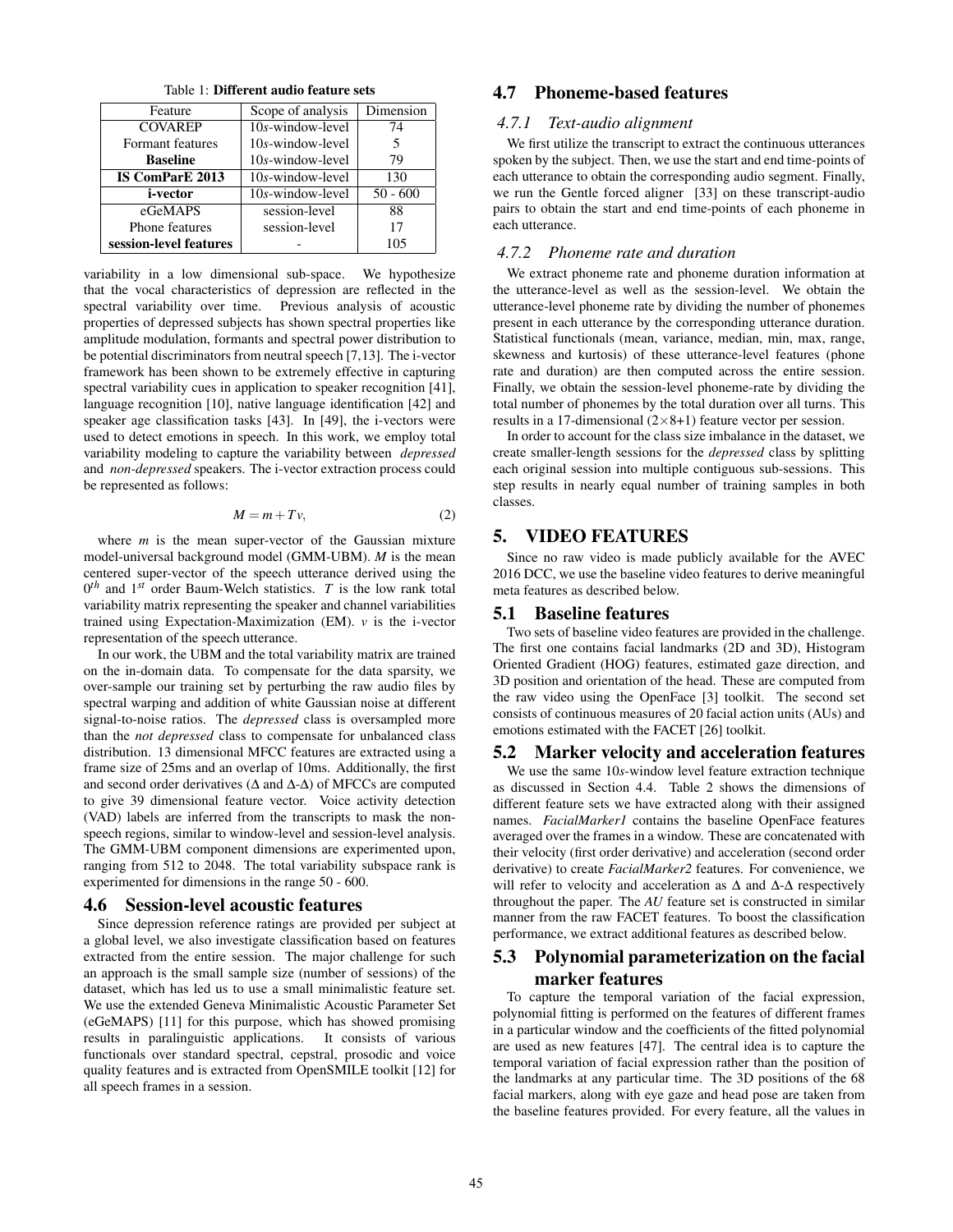Table 2: Different video feature sets

| Feature set name     | Description                                    | Dimension |
|----------------------|------------------------------------------------|-----------|
|                      | 3D landmarks                                   | 204       |
|                      | Eye gaze                                       | 12        |
| <b>FacialMarker1</b> | Head pose                                      | 6         |
|                      | Total                                          | 222       |
| FacialMarker2        | FacialMarker1 + $\Delta$ + $\Delta$ - $\Delta$ | 666       |
|                      | FacialMarker1                                  | 222       |
| Polyfit              | Polynomial parameterization                    | 666       |
|                      | <b>AUs</b>                                     | 30        |
| AU                   | $\triangle$ AUs                                | 30        |
|                      | $\Delta$ - $\Delta$ AUs                        | 30        |
|                      | Total                                          | 90        |
|                      | Distance                                       | 11        |
|                      | Δ distance                                     | 11        |
| Geometrical          | Area                                           | 26        |
|                      | Δ area                                         | 26        |
|                      | Total                                          | 74        |
| <b>VideoFeatSet1</b> | FacialMarker2+Geometrical                      | 740       |
| VideoFeatSet2        | VideoFeatSet1+Polyfit                          | 1406      |

a particular window (10s) are fitted into a 2nd order polynomial and the three coefficients of the polynomial are taken into account. So, the three coefficients carry the information about the temporal variation of the corresponding feature in a compact way. In total, this generates a 666 dimensional feature vector (termed *Polyfit*) for every window.

## 5.4 Geometrical features

We also extract geometrical features, namely distance and area features, from the face. This set contains distances between particular points as shown in Fig. 1a and areas formed by joining specific points as in Fig. 1b [48]. Clearly, the distance features carry information about mouth opening and closing, mouth stretching, eye opening and closing, eyebrow lifting *etc.* Similarly, the area features reflect changes in face topology. Our hypothesis is that these features capture information about facial expressions relevant to depression detection. 11 distance features and 26 area features are extracted from the *x* and *y* co-ordinates of the 68 landmark points (please see Table 2).

The distances are normalized by the width of the face since the face width does not change in different expressions or emotions [48]. The areas are normalized by the mean area of the face of a particular person over the whole session. So, these features are less dependent on different face structures and face areas of different persons as well as invariant to the individual differences in face topologies for the same expression.

The ∆ features are also taken into consideration to capture the nature of change in the face topology. As shown in Table 2, the dimension of the whole geometrical feature vector is 74.

# 6. CLASSIFICATION

## 6.1 Feature selection

Because of the high dimensionality of the video feature sets and consequent risk of overfitting, we perform feature selection to choose a reduced subset of features before classification. This strategy is specifically useful for facial marker feature sets. We use Mutual Information Maximization (MIM) based feature selection method [24], where every feature  $X_k$  is evaluated based on a mutual information score  $J_{MIM} = I(X_k; Y)$  based on the class label *Y*. This feature selection procedure is also used while performing sessionlevel classification, as the number of sessions becomes comparable to the number of features used.

# 6.2 Classifier: Support Vector Machine

## *6.2.1 Window-level: SGD-SVM*

A linear support vector machine (SVM) classifier with stochastic gradient descent (SGD) learning is used for all feature sets except for the session level feature sets and the i-vector system. The hyperparameters of the classifier  $(\alpha)$ , loss function and regularizer) are tuned by a grid search on 10-fold cross-validation of train and development set. Then training is performed only on the training data with optimized parameters. This process is also similar to the baseline system [46]. The implementation of SGD-SVM in Scikitlearn [36] toolbox is used for this purpose. The use of such a fast and simple classifier enables us to experiment on various feature sets more efficiently.

#### *6.2.2 Session-level: Kernel-SVM*

Since we have small number of data samples in sessionlevel system, we use support vector machine (without SGD) for classification. Different types of kernels (linear, polynomial, RBF) are used with SVM. The choice of the kernel and other hyperparameters including *C*, γ *etc.* are optimized by grid search with cross-validation.

## 6.3 Gaussian Probabilistic LDA

Gaussian Probabilistic Linear Discriminant Analysis (G-PLDA) models have shown to be effective classifiers for i-vector based systems [40] which constitute the current state-of-the-art speaker recognition systems [14]. The i-vectors extracted were lengthnormalized as in [14] and used in a G-PLDA framework for classification. To compensate for the limited sample size for training the G-PLDA model, each speaker session is split using 10 second window with 5 second overlap. The output of the G-PLDA system consists of the log-likelihoods of both classes for each session. For final classification, the log-likelihoods of the constituent splices representing a session are fused as described in section 7.2

# 7. FUSION SCHEMES

## 7.1 Feature-level fusion

Feature-level fusion is used for the different feature sets of the video modality. Table 2 shows the description of the fused feature sets for video. *FacialMarker2* and geometrical features are concatenated to create *VideoFeatSet1* feature set. Finally, the *Polyfit* features are appended with the *VideoFeatSet1* features to create *VideoFeatSet2* feature set. The reason for not using the *AU* features in early fusion is their poor performance (discussed in Section 9) on the development set. Moreover, feature level fusion is performed while using session-level audio features and phoneme features.

## 7.2 Temporal fusion

The majority of the classification experiments are performed at a finer temporal resolution than the originally provided depression labels. In other words, the class labels are given per session, while window-level classification predicts a label for each window. Therefore, we can employ predictions of all windows throughout a given session to derive a single session-level *depressed* or *not depressed* label. The signed confidence score  $C(\mathbf{x})$  for a feature vector x is defined as a function of the class posterior probabilities against the class label *y* as shown below:

$$
C(\mathbf{x}) = \log P(\mathbf{x}|y=1) - \log P(\mathbf{x}|y=0),\tag{3}
$$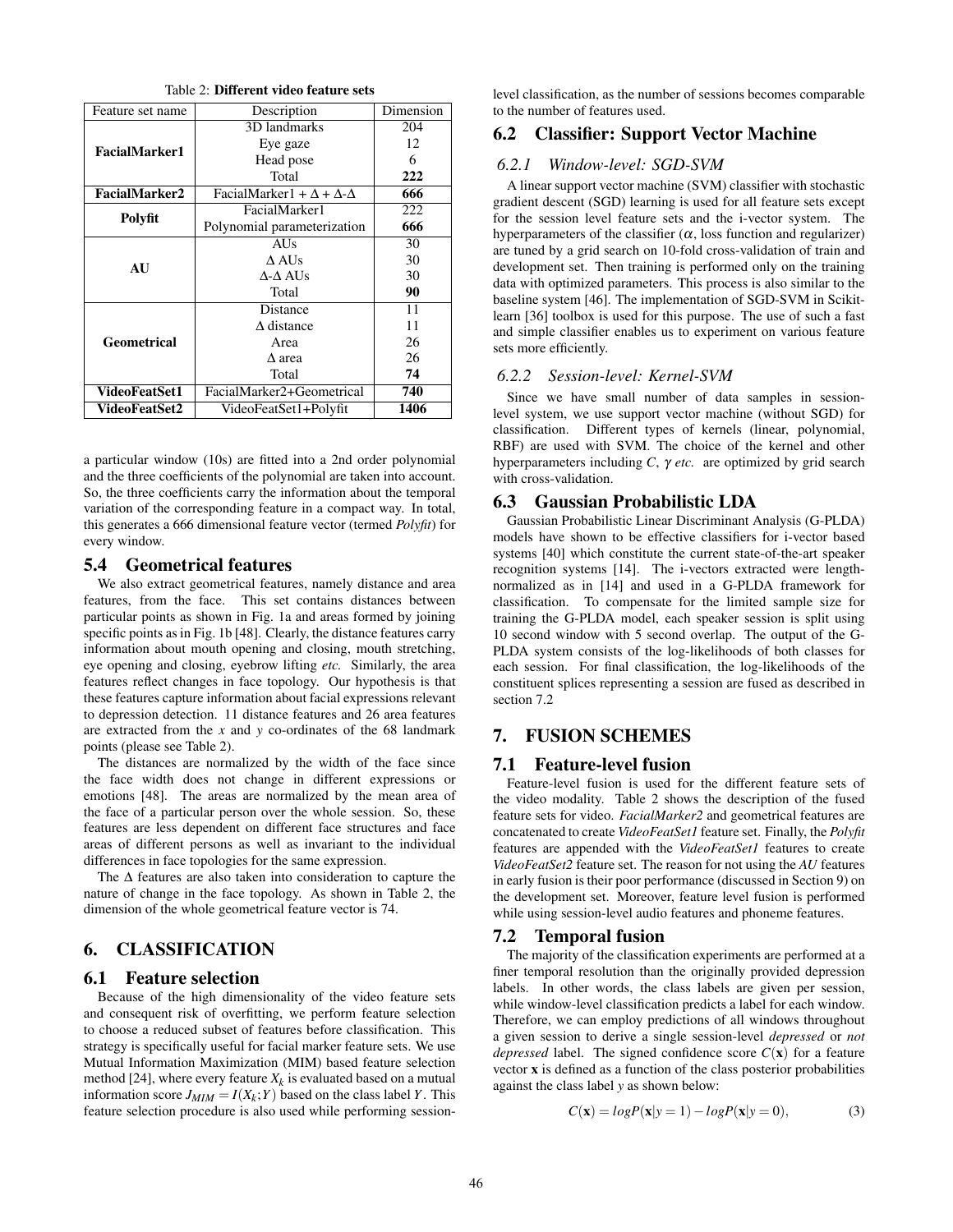

Figure 1: Geometrical features computed from the facial landmarks.

where 1 and 0 indicate *depressed* or *not depressed* classes respectively. For all the window-based classification experiments, class-posterior log-probabilities are added for all windows in a given session and the class that maximizes the cumulative posterior log-probability is chosen as the hypothesized class. Similarly, for the ivector classification, the log-likelihood scores from the G-PLDA system are summed for all the splices constituting a session and the class that maximizes the total log-likelihood score is selected. This confidence-based technique proved to be more robust and effective compared to the simple majority voting for both SVM and i-vector systems.

### 7.3 Multimodal late fusion

We perform late-fusion of session-level decisions from multiple modalities to investigate its effectiveness at predicting sessionlevel depression ratings. We first build depression-prediction SVM models for each modality separately. Then, we obtain classification-confidence scores at window-level and session-level for video and audio modalities respectively.

In the video stream, we uniformly resample the window-level confidence scores to obtain 10 scores per session. From the audio stream, we obtain 2 confidence scores per session, one each for i-vector and phoneme features. Finally, we use these scores in a classification scheme to predict whether a session belongs to *depressed* or *not depressed* class. Thus, we also examine if the phoneme stream provides complementary information to the audio and video by testing the system with a fusion of only the latter two modalities.

To account for class-size imbalance, we randomly select a subset of the *not depressed* samples that is equal in size to that of the *depressed* class. We then train an RBF-kernel SVM model on these samples and predict the labels for the development set samples. The final prediction labels are obtained by taking a majority vote over 51 independent runs.

In addition, we also perform simple logical AND operation between predictions made by audio and video modalities, similar to the baseline system.

#### 8. RANDOM FOREST REGRESSION

Random Forest estimator is an ensemble learning method which fits multiple decision tree classifiers/regressors by random selection of features and optimizes by bagging and aggregating the results. The number of estimators are tuned using grid search on 10 fold cross-validation of train and development set, and the best parameters are retained and used for final regression. The system setup is identical to the baseline system [46]. The trimmed mean of regression scores of constituent windowed samples is used to get the regression score representing the corresponding session. The regression performance is evaluated using Mean Absolute Error (MAE) and Root Mean Squared Error (RMSE).

## 9. RESULTS AND DISCUSSION

## 9.1 Classification results

The results of each modality are presented in this section. Since the dataset has a very skewed distribution of classes, we provide unweighted and weighted F1 scores, precision, and recall.

#### *9.1.1 Audio system*

Table 3 illustrates the performance of the proposed audio systems. All audio feature sets except IS2013 *ComParE* features outperform the baseline. TECC features alone perform better than the baseline, while the session level systems perform better than any of window-level SVM classifier systems. We also achieve improvement in performance by the use of phoneme features in addition to acoustic features for session-level classification.

The i-vector - PLDA system outperforms the baseline by a significant margin. We observe that the i-vector system provides improvement to both the *depressed* and *not depressed* classes, thereby asserting the robustness of the system. An absolute increase of 17% is achieved with F1 score metric for the *depressed* class whereas for the *not depressed* class the performance increases by an absolute 32%.

On test dataset, the best performing audio system achieves F1 scores of 0.48 and 0.85 for *depressed* and *not depressed* classes respectively, which are much above the baseline performance (0.46 and 0.68).

#### *9.1.2 Video system*

A comparison of the performances of different video feature sets along with the baseline is presented in Table 4. The results are obtained after fusing the results of 100 independent runs of SGD-SVM (Section 6.2) on the development set. We observe poor performance of the *AU* feature set. We further notice that *FacialMarker2* achieves better performance than *FacialMarker1*, indicating that  $\Delta$  and  $\Delta - \Delta$  of facial markers are informative. The geometrical features perform better than facial marker feature sets, despite a comparatively smaller dimensionality.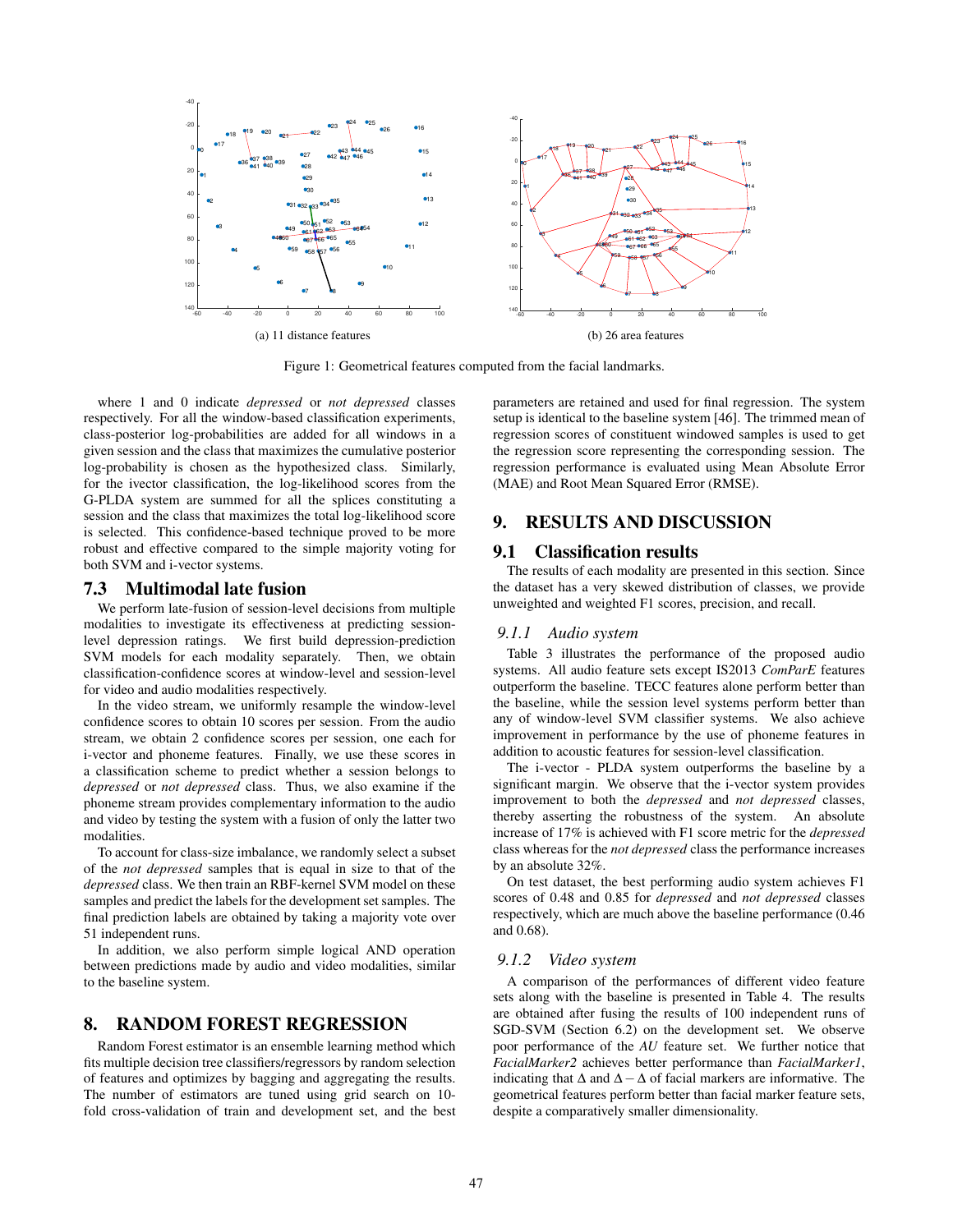Table 3: Results on development set for audio (values for *not depressed* class are shown in parentheses)

| Features                | Classifier     | F1 score   | Precision  | Recall     | Weighted F1 score |
|-------------------------|----------------|------------|------------|------------|-------------------|
| <b>Baseline</b>         | SVM-SGD        | 0.41(0.58) | 0.27(0.94) | 0.89(0.42) | 0.55              |
| IS2013 ComPareE         | SVM-SGD        | 0.40(0.84) | 0.38(0.85) | 0.43(0.82) | 0.75              |
| <b>TECC</b> features    | SVM-SGD        | 0.43(0.86) | 0.43(0.86) | 0.43(0.86) | 0.77              |
| eGeMAPS                 | SVM-polynomial | 0.46(0.88) | 0.5(0.86)  | 0.43(0.89) | 0.80              |
| eGeMAPS+phone           | SVM-polynomial | 0.47(0.83) | 0.4(0.88)  | 0.57(0.78) | 0.76              |
| <i>i</i> -vector (MFCC) | <b>G-PLDA</b>  | 0.57(0.89) | 0.57(0.89) | 0.57(0.89) | 0.83              |

Table 4: Results on development set for video (values for *not depressed* class are shown in parentheses)

| Feature set name                  | F1 score   | Precision  | Recall     | Weighted F1 score |
|-----------------------------------|------------|------------|------------|-------------------|
| <b>Baseline</b>                   | 0.58(0.86) | 0.47(0.94) | 0.78(0.79) | 0.81              |
| FacialMarker1                     | 0.36(0.71) | 0.27(0.85) | 0.57(0.61) | 0.64              |
| FacialMarker2                     | 0.38(0.73) | 0.29(0.86) | 0.57(0.64) | 0.66              |
| Polyfit                           | 0.38(0.73) | 0.28(0.86) | 0.57(0.64) | 0.66              |
| AU                                | 0.11(0.69) | 0.09(0.75) | 0.14(0.64) | 0.57              |
| Geometrical                       | 0.40(0.76) | 0.31(0.86) | 0.57(0.67) | 0.69              |
| VideoFeatSet1                     | 0.48(0.78) | 0.36(0.91) | 0.71(0.67) | 0.72              |
| VideoFeatSet2                     | 0.42(0.78) | 0.33(0.87) | 0.57(0.71) | 0.71              |
| VideoFeatSet2 + Feature selection | 0.63(0.89) | 0.56(0.92) | 0.71(0.86) | 0.84              |

|  | Table 5: Regression results on development set |  |  |  |  |  |
|--|------------------------------------------------|--|--|--|--|--|
|--|------------------------------------------------|--|--|--|--|--|

| Modality                 | Features                            | Regressor            | <b>MAE</b> | <b>RMSE</b> |
|--------------------------|-------------------------------------|----------------------|------------|-------------|
| <b>Baseline</b><br>Video |                                     | <b>Random Forest</b> | 5.8767     | 7.1332      |
|                          | VideoFeatSet2 + Feature Selection   | <b>Random Forest</b> | 6.4799     | 7.8644      |
| Audio                    | <b>Baseline</b>                     | <b>Random Forest</b> | 5.3566     | 6.7418      |
|                          | i-vector PLDA log-likelihood scores | Linear Regression    | 5.8237     | 6.7334      |



Figure 2: Variation of F1 scores for two classes on the development set with number of features selected.

Table 6: F1 scores on development set for mulimodal late fusion (values for *not depressed* class are shown in parentheses)

| System               | F1 score   |  |  |
|----------------------|------------|--|--|
| Audio only           | 0.57(0.89) |  |  |
| Video only           | 0.63(0.89) |  |  |
| Late fusion $1(A+V)$ | 0.40(0.84) |  |  |
| Late fusion $2(A+V)$ | 0.40(0.84) |  |  |
| AND(A,V)             | 0.63(0.89) |  |  |

Using geometric features along with facial marker feature sets (*VideoFeatSet1*) achieves improved F1 score over using either of them separately. However, further adding polynomial parametric feature sets (*VideoFeatSet2*) leads to decline in the performance, possibly because of overfitting caused by the high dimensionality of the feature set and limited training data. To address this, feature selection (Section 6.1) is applied on this feature set. Fig. 2 shows the variation of F1 scores of the two classes on the development set

with number of features selected. We start with 100 features and successively add 50 features in each iteration. At every step we run SGD-SVM 100 times and obtain the final result by fusing different runs.

The best performance is obtained with 300 features, with F1 scores of 0.63 and 0.89 for *depressed* and *not depressed* classes respectively. We get a 5% increase in F1 score for the *depressed* class and 3% increase for the *not depressed* class over the baseline performance.

We obtained F1 scores of 0.29 and 0.80 on test set using the video modality. The comparatively poor performance might be because of data mismatch between development and test dataset.

#### 9.2 Multimodal late fusion results

Multimodal fusion is performed on the best individually performing audio and video systems.

The methods discussed in Section 7.3 do not seem to improve the performance. The results are shown in Table 6, where first and second fusion schemes refer to majority voting and summation of confidence scores across multiple runs, respectively. Based on our initial analysis, it appears that the decline in performance after fusion might be because of inconsistency of confidence scores across individual modalities. For example, the audio system seems to have higher confidence value with a wrongly classified sample, whereas the prediction of the video system turns out to be correct, yet with a lower confidence score–causing a misclassification of the sample.

However, we obtain F1 scores of 0.63 and 0.89 (for *depressed* and *not depressed* classes respectively) after logical AND-based fusion between two modalities, which is similar to the performance of the video modality itself. This observation is also consistent with baseline fusion.

## 9.3 Regression results

Table 5 lists the regression performance of our best-performing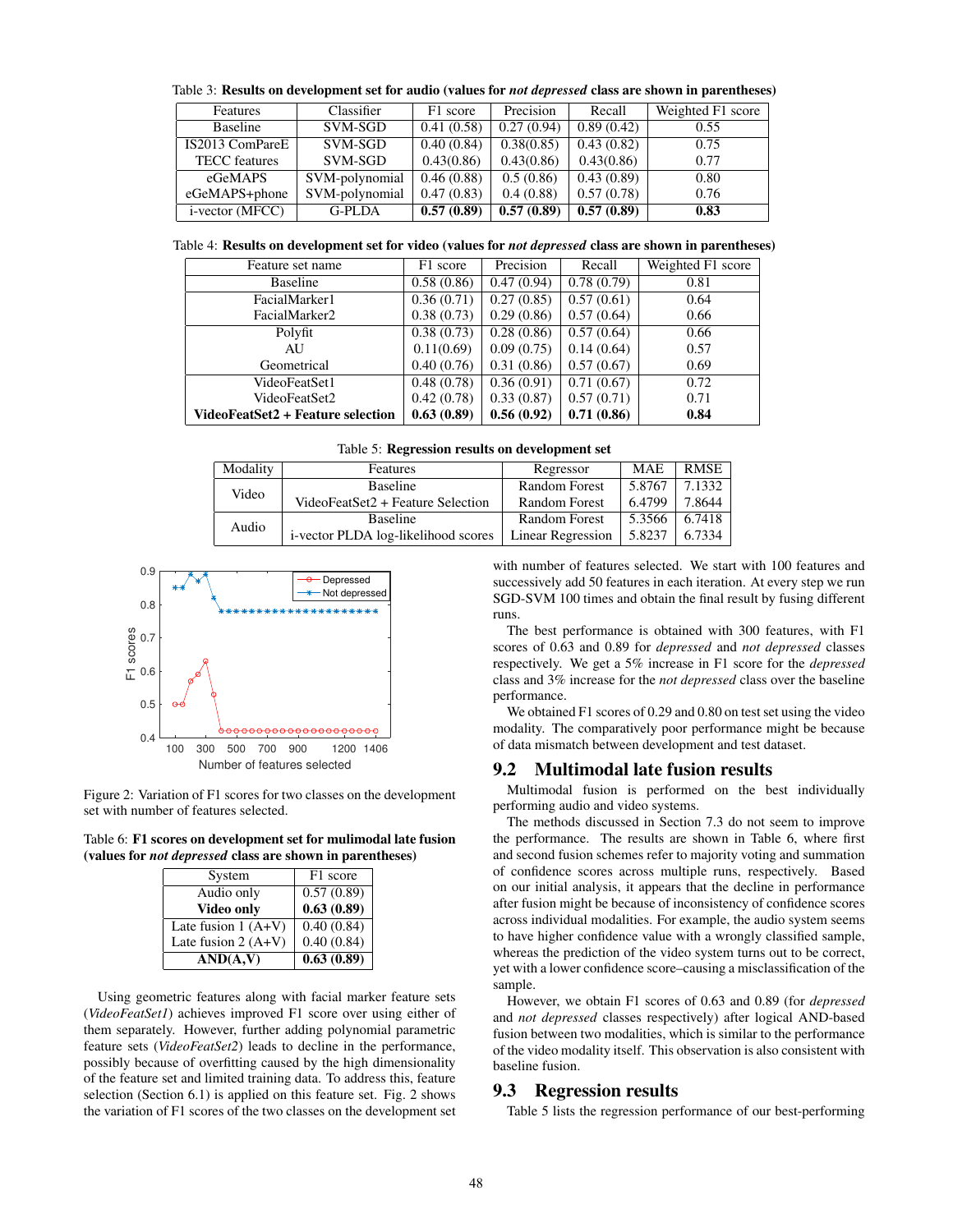audio and video systems. In both the cases, our systems are comparable to the baseline. We did not create a multimodal system for regression and neither did we optimize the individual systems for regression, and hence the gains we see in classification do not translate to regression. We observe that in our systems the audio modality is a better regressor compared to the video, while in the classification task video modality performs better, similar to the baseline results.

#### 10. CONCLUSIONS

In this paper, we propose a multitude of features for depression classification, addressing the AVEC 2016 depression sub-challenge (DCC). The multimodal classification system performs better than the baseline systems on the development dataset. The i-vector system performs the best for the audio modality, while polynomial parameterization of facial landmarks along with geometrical features turns out to be the best video feature set. Our model considers a temporal context of overlapping windows to integrate information relevant to depression. The experiments show that this approach outperforms the baseline approach of frame-level analysis. The contribution of this work is proposing potentially robust and knowledge-driven feature sets in both audio and visual modalities, which may be used in conjunction with a more sophisticated classifier to achieve even better classification.

## 11. FUTURE DIRECTIONS

In future we plan to use class specific UBM for i-vector extraction. The idea behind this approach is to examine the projection of the *depressed* class statistics on the *not depressed* class and vice-versa. Speaker-level normalization of features to remove inter-speaker variability could potentially improve the performance of the systems [6]. Vocal Tract Length Normalization (VTLN) for MFCC features under the i-vector framework [42] is a potential audio normalization technique to be investigated. Observing the effectiveness of TECCs over MFCCs, we intend to use TECC as front-end features to i-vectors for depression detection task. Also applying i-vector modeling to video features can be a future direction after obtaining promising results on audio data.

# 12. ACKNOWLEDGMENTS

This research is supported by NSF and DoD.

## 13. REFERENCES

- [1] S. Alghowinem, R. Goecke, M. Wagner, J. Epps, M. Breakspear, and G. Parker. Detecting depression: a comparison between spontaneous and read speech. In *2013 IEEE International Conference on Acoustics, Speech and Signal Processing*, pages 7547–7551. IEEE, 2013.
- [2] S. Alghowinem, R. Goecke, M. Wagner, G. Parkerx, and M. Breakspear. Head pose and movement analysis as an indicator of depression. In *Affective Computing and Intelligent Interaction (ACII), Humaine Association Conference on*, pages 283–288. IEEE, 2013.
- [3] T. Baltru, P. Robinson, L.-P. Morency, et al. Openface: an open source facial behavior analysis toolkit. In *2016 IEEE Winter Conference on Applications of Computer Vision (WACV)*, pages 1–10. IEEE, 2016.
- [4] R. M. Carney, K. E. Freedland, G. E. Miller, and A. S. Jaffe. Depression as a risk factor for cardiac mortality and

morbidity: a review of potential mechanisms. *Journal of psychosomatic research*, 53(4):897–902, 2002.

- [5] J. F. Cohn, T. S. Kruez, I. Matthews, Y. Yang, M. H. Nguyen, M. T. Padilla, F. Zhou, and F. De la Torre. Detecting depression from facial actions and vocal prosody. In *3rd International Conference on Affective Computing and Intelligent Interaction and Workshops*, pages 1–7. IEEE, 2009.
- [6] N. Cummins, J. Epps, M. Breakspear, and R. Goecke. An investigation of depressed speech detection: Features and normalization. In *Interspeech*, pages 2997–3000, 2011.
- [7] N. Cummins, J. Epps, V. Sethu, M. Breakspear, and R. Goecke. Modeling spectral variability for the classification of depressed speech. In *Interspeech*, pages 857–861. Citeseer, 2013.
- [8] J. K. Darby, N. Simmons, and P. A. Berger. Speech and voice parameters of depression: A pilot study. *Journal of Communication Disorders*, 17(2):75–85, 1984.
- [9] N. Dehak, P. J. Kenny, R. Dehak, P. Dumouchel, and P. Ouellet. Front-end factor analysis for speaker verification. *IEEE Transactions on Audio, Speech, and Language Processing*, 19(4):788–798, 2011.
- [10] N. Dehak, P. A. Torres-Carrasquillo, D. A. Reynolds, and R. Dehak. Language recognition via i-vectors and dimensionality reduction. In *INTERSPEECH*, pages 857–860, 2011.
- [11] F. Eyben, K. R. Scherer, B. W. Schuller, J. Sundberg, E. André, C. Busso, L. Y. Devillers, J. Epps, P. Laukka, S. S. Narayanan, et al. The geneva minimalistic acoustic parameter set (gemaps) for voice research and affective computing. *IEEE Transactions on Affective Computing*, 7(2):190–202, 2016.
- [12] F. Eyben, M. Wöllmer, and B. Schuller. Opensmile: the munich versatile and fast open-source audio feature extractor. In *Proceedings of the 18th ACM international conference on Multimedia*, pages 1459–1462. ACM, 2010.
- [13] D. J. France, R. G. Shiavi, S. Silverman, M. Silverman, and M. Wilkes. Acoustical properties of speech as indicators of depression and suicidal risk. *IEEE transactions on Biomedical Engineering*, 47(7):829–837, 2000.
- [14] D. Garcia-Romero and C. Y. Espy-Wilson. Analysis of i-vector length normalization in speaker recognition systems. In *Interspeech*, pages 249–252, 2011.
- [15] A. Georgogiannis and V. Digalakis. Speech emotion recognition using non-linear teager energy based features in noisy environments. In *Signal Processing Conference (EUSIPCO), 2012 Proceedings of the 20th European*, pages 2045–2049. IEEE, 2012.
- [16] J. Gratch, R. Artstein, G. M. Lucas, G. Stratou, S. Scherer, A. Nazarian, R. Wood, J. Boberg, D. DeVault, S. Marsella, et al. The distress analysis interview corpus of human and computer interviews. In *LREC*, pages 3123–3128, 2014.
- [17] P. E. Greenberg, A.-A. Fournier, T. Sisitsky, C. T. Pike, and R. C. Kessler. The economic burden of adults with major depressive disorder in the united states (2005 and 2010). *The Journal of clinical psychiatry*, 76(2):155–162, 2015.
- [18] J. Hamm, C. G. Kohler, R. C. Gur, and R. Verma. Automated facial action coding system for dynamic analysis of facial expressions in neuropsychiatric disorders. *Journal of neuroscience methods*, 200(2):237–256, 2011.
- [19] K. Hawton, C. C. i Comabella, C. Haw, and K. Saunders. Risk factors for suicide in individuals with depression: a